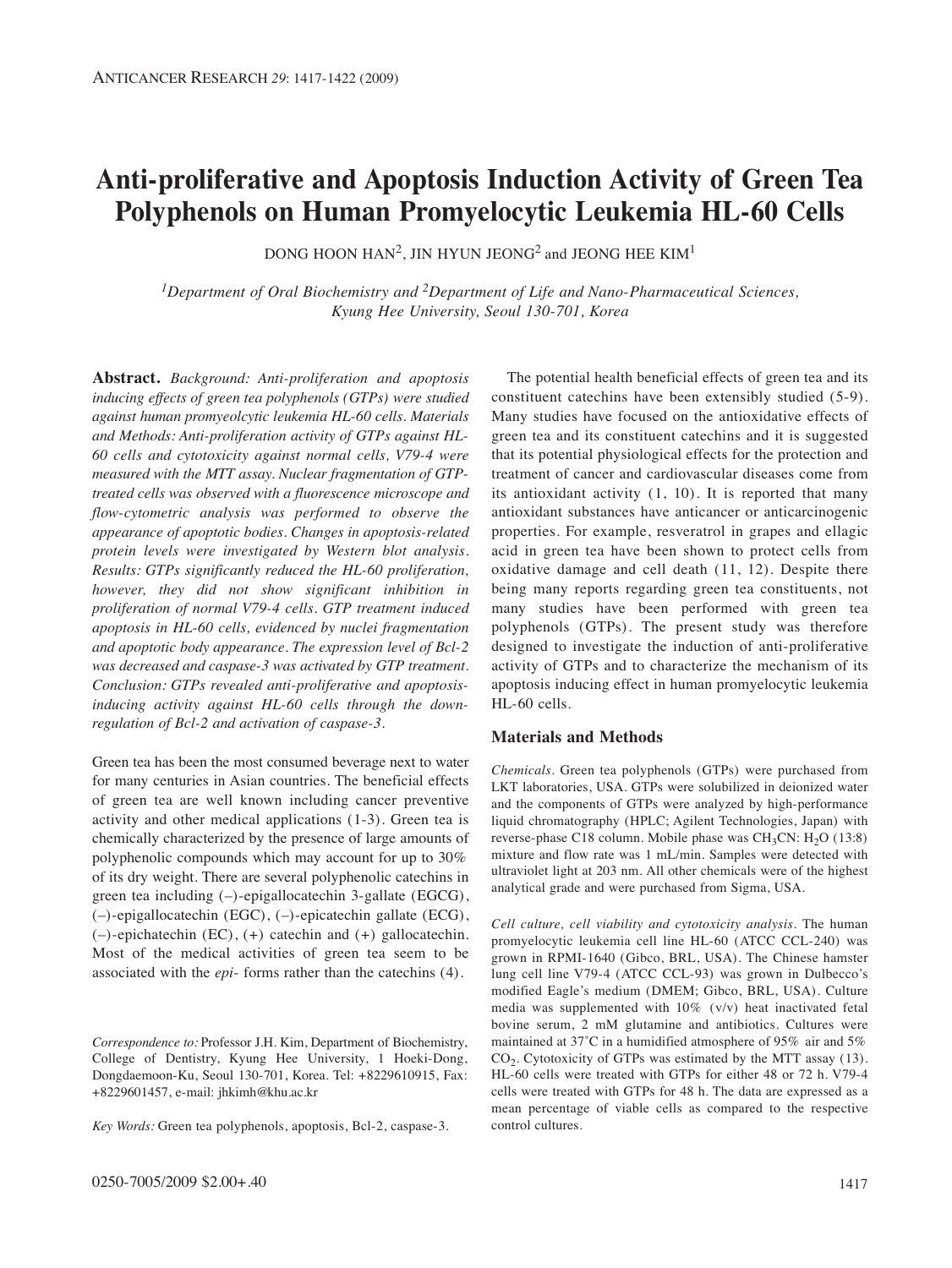

Figure 1. *HPLC identification of GTP constituents.* 

*Nuclear morphology and flow cytometric analysis.* HL-60 cells were treated with 0, 20, 50 and 100 μg/mL of GTPs for 24 and 48 h. Morphology of cellular nuclei were observed as described previously (14). HL-60 cells were treated with 0, 20, 50 and 70 μg/mL of GTPs for 48 h and used for flow-cytometric analysis as described previously (15).

*Western blot analysis.* HL-60 cells were treated with GTPs and subjected to Western blot analysis, as described previously (15). Blots were probed with mouse monoclonal anti-human anti-Bcl-2 (Oncogene Science, Cambridge, MA, USA), anti-caspase-3 (Transduction Laboratory, Lexington, KY, USA), and anti-PARP (Santa Cruz Biotechnology, Santa Cruz, CA, USA) antibodies. Immunoreactivity was detected using either an anti-mouse (Santa Cruz Biotechnology) or anti-rabbit (Amersham Biosciences, Buckinghanshire, UK) peroxidase-conjugated secondary IgG antibody and an enhanced chemiluminescence (ECL) detection kit (Amersham Biosciences).

## **Results**

*Anti-proliferative effect of GTPs.* The component of GTPs used in this study was analyzed by using HPLC. As shown in Figure 1, various polyphenol components were identified. Among those, EGCG which is known as the main ingredient of green tea comprised 37.9% . The content of ECG and EGC were 18.9% and 14.2% , respectively. The content of EC was 11.0% and all other components constituted about 18.0% .

The anti-proliferative effect of GTPs on a promyelocytic leukemia cell line, HL-60, was evaluated with MTT assay. When cells were treated for 48 or 72 h with 0, 3, 10, 30, 100 or 300 μg/mL of GTPs, the relative cell proliferation progressively decreased in a dose-dependent manner, as shown in Figure 2. The  $IC_{50}$  value for GTPs on HL-60 cells was 49.5 μg/mL and 50.0 μg/mL at 48 and 72 h incubation, respectively. In order to observe cytotoxicity of GTPs on a normal cell line, the relative cell survival of a Chinese hamster cell, V79-4 upon treatment of GTPs was measured. As shown in Figure 3, there was no significant cytotoxic effects observed on 48 h incubation with GTPs.



Figure 2. *Anti-proliferative activity of GTPs in HL-60 cells. HL-60 cells were incubated with 0, 3, 10, 30, 100 and 200 μg/mL of GTPs for 48 h (*●*) or 72 h (*●*). Cell survival was measured by the MTT assay. Data are presented as means±SD. The percentage of cell growth in the control group was designated as 100% .*



Figure 3. *Cell survival of a normal cells V79-4 after treatment of GTP. V79-4 cells were incubated with 0, 25, 50 and 100 μg/mL of GTPs for 48 h. Cell survival rate was measured by MTT assay. Data are presented as means±SD. The percentage of cell growth in the control group was designated as 100% .*

*Induction of apoptosis by GTPs treatment.* To determine whether GTP-meditated inhibition of growth and proliferation was associated with apoptosis, the GTP-induced nuclei fragmentation in HL-60 cells were examined. Cells were treated with various concentrations of GTPs and the nuclei were stained with propidium iodide. As shown in Figure 4, control cells exhibited intact nuclei, but cells treated with GTPs showed significant dose-dependent nuclear fragmentation. More fragmentation was observed in cells treated with GTPs for 48 h than cells treated for 24 h (compare Figure 4A and B).

The induction of apoptotic bodies in GTP-treated HL-60 cells was further analyzed by flow-cytometric determination of DNA content. Histograms of DNA content obtained from propidium iodide-stained HL-60 cells showed that the percentage of cells with reduced DNA content dosedependently increased. The percentages of apoptotic cells observed at 0, 4, 20, 50 and 70 μg/mL of GTPs were 3.45% , 15.5% , 21% , 65.7% and 91% , respectively (Figure 5). The profile for the GTP-induced increase in hypodiploid DNA content closely correlated with the nuclei fragmentation. In parallel to the increase in the number of cells with sub- $G_1$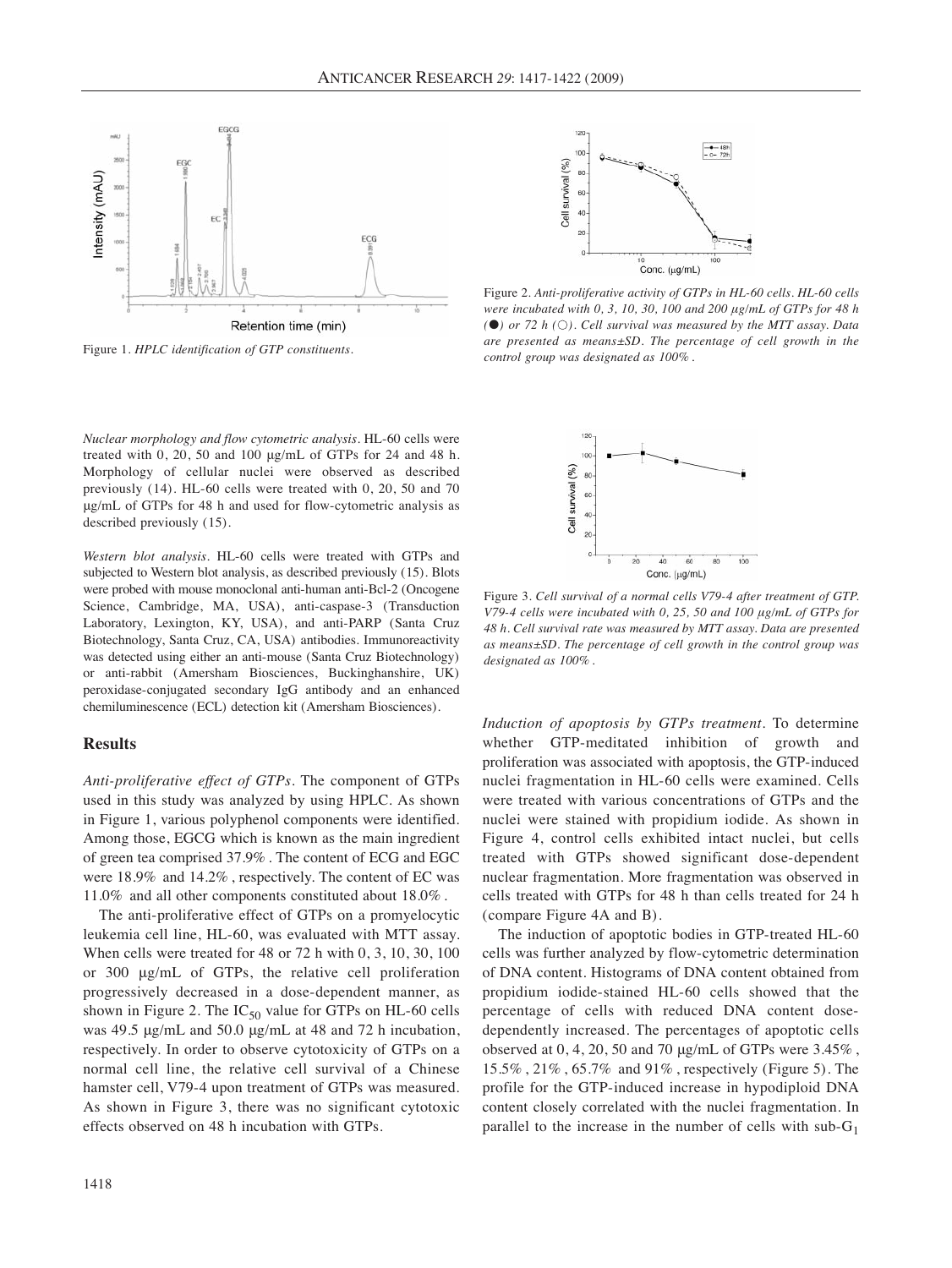

Figure 4. *Apoptotic bodies were induced by GTP treatment. HL-60 cells were treated with 0, 20, 50 and 100 μg/mL of GTPs for 24 h (A) or 48 h (B) and stained with propidium iodide. Cellular morphological changes were observed using a fluorescence microscope at the magnitude of ×600.* 



Figure 5. *Flow cytometric analysis of GTP-treated HL-60 cells. Cells were stained with propodium iodide after treatment with 0, 4, 20, 50 and 70 μg/mL of GTPs for 48 h. DNA content analysis was performed using a flow cytometry. Representative histograms are shown.*

hypodiploid DNA content, there was a decrease in the number of cells with diploid DNA content.

*Decrease in Bcl-2 expression and activation of caspase-3 by GTPs treatment.* To understand the molecular mechanisms by which GTPs induced apoptosis, we examined various apoptosisrelated proteins. HL-60 cells were cultured in media containing 0, 4, 20, 50 and 100 μg/mL of GTPs for 48 h. After incubation, total protein was isolated and Bcl-2, caspase-3 and PARP [poly(ADP-ribosyl)polymerase] immunoreactivity levels were measured by Western blotting (Figure 6). The levels of the antiapoptotic molecule Bcl-2 decreased. Pro-caspase-3 levels also decreased, implying that the levels of active caspase-3 had increased. To investigate the enzymatic activation of caspase-3, the cleavage of PARP, which is a caspase-3 substrate, was measured. When cells were treated with GTPs, a dose-dependent increase in the formation of the 85 kDa fragment and a decrease in the formation of the 116 kDa PARP were observed.

## **Discussion**

Many health beneficial effects of GTPs have been suggested for a variety of disorders due to their antioxidative activity (10). Green tea catechin extract intake increased the life span



Figure 6. *Changes in the expression of apoptosis-related proteins in response to treatment with GTPs. HL-60 cells were treated with 0, 4, 20, 50 and 100 μg/mL of GTPs for 48 h. Cell extracts were subjected to western blotting to determine immunoreactivity levels of Bcl-2, procaspase-3 and PARP as described in Materials and Methods. Representative Western blots are shown.* 

of fruit flies through the increase in the activity of the antioxidant enzymes, superoxide dismutase and catalase (16). Oxidative stress induced by reactive oxygen species have been prevented by green tea polyphenol treatment in human microvascular endothelial cells (17). The polyphenolic fraction of green tea has been suggested to prevent UV radiation-induced skin cancer (18).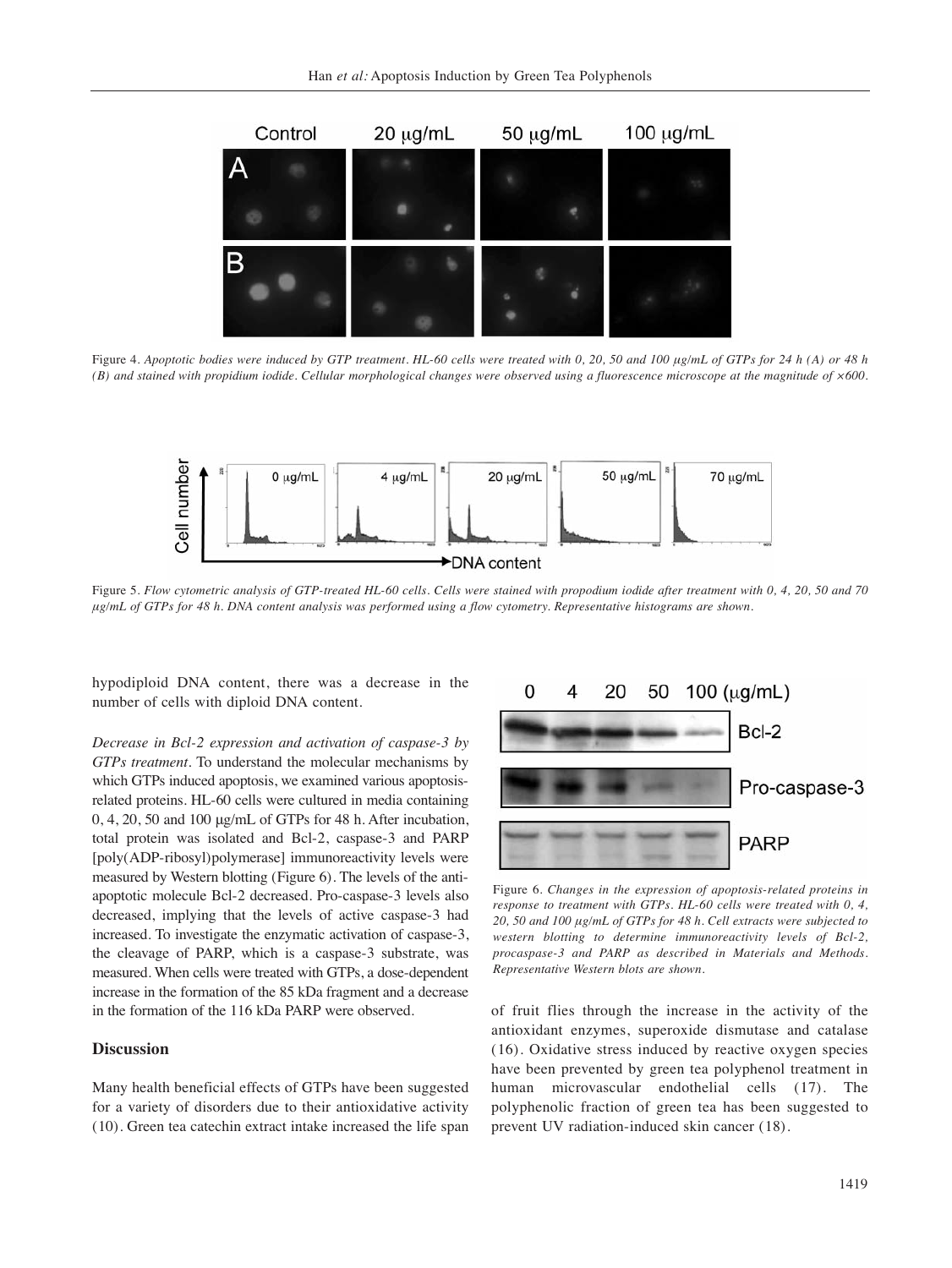A significant number of naturally occurring substances have been shown to protect against experimental carcinogenesis. Thus, it is becoming increasingly evident that certain phytochemicals, particularly those included in the daily diet, have important cancer chemopreventive properties (19). Some anti-inflammatory chemopreventive agents have been found to suppress growth and proliferation of transformed or malignant cells through induction of programmed cell death or apoptosis (20). Several antioxidative compounds and extracts have been shown to protect against experimental carcinogenesis and to induce apoptosis of cancer cells. Extracts from *B. platyphylla* var. *japonica* showed antioxidative effects and apoptosis inducing effects (21). Growth inhibition and apoptosis inducing mechanism of GTPs are under extensive study. The growth inhibitiory effect of GTPs and its constituents have been reported. Among its constituents, EGCG and EGC displayed strong inhibitory effects against two lung cancer cell lines and evidence of apoptosis induction has also been suggested (9). The majority of the studies have been performed with the main ingredient, EGCG (22-25) and there are not many reports regarding anticancer or apoptosis-inducing effects of GTPs.

In this work, the apoptosis-inducing effects of GTPs on human preomyelocytic leukemia HL-60 cells have been investigated. The presented results demonstrated that GTPs inhibited cell growth inhibition in HL-60 cells but not in a normal V79-4 cells. In addition, apoptosis was induced in GTP-treated HL-60 cells. The induction of apoptotic cell death was accomplished by characteristic morphological and structural changes. Nuclei fragmentation and appearance of sub- $G_1$  apoptotic cell population in GTPtreated cells consistently suggest the induction of apoptosis. It has been reported that apoptosis is not induced in caspase-3 null cells even after GTP treatment, which suggested the involvement of caspase-3 in apoptosis induced by GTP treatment (26). In this study, it has been shown that caspase-3 was activated and that a substrate of caspase, PARP, was proteolytically cleaved to low molecular weight fragments in GTP-treated HL-60 cells. Apoptosis induction effects of GTPs in other cancer cells were reported. GTPs inhibited the proliferation, arrested cell cycle progression and induced apoptosis of human breast cancer cells (27). GTPs showed growth inhibitory and anti-metastatic effects on mouse mammary carcinoma cells (28). In addition to caspase-3 activation, it was observed that the levels of Bcl-2, an anti-apoptotic protein, decreased upon treatment of GTPs, resulting in a decrease in the ratio of Bcl-2/Bax, one of the major events that regulate apoptosis. These findings suggest that GTPs exhibit growth inhibition and apoptosis induction activity in HL-60 cells through the down-regulation of Bcl-2 and activation of caspase-3.

#### **Acknowledgements**

This work was supported by the Seoul RNBD Program (10524) in Korea.

#### **References**

- 1 Zaveri NT: Green tea and its polyphenolic catechins: Medicinal uses in cancer and noncancer applications. Life Sci *78*: 2073- 2080, 2006.
- 2 Fujiki H, Suganuma M, Imai K and Nakachi K: Green tea: cancer preventive beverage and/or drug. Cancer Lett *188*: 9-13, 2002.
- 3 Mukhtar H and Ahmad N: Tea polyphenols: prevention of cancer and optimizing health. Am J Clin Nutr *71*: 1698S-1702S, 2000.
- 4 Lin YS, Tsai YJ, Tsay JS and Lin JK: Factors affecting the levels of tea polyphenols and caffeine in tea leaves. J Agric Food Chem *51*: 1864-1873, 2003.
- 5 Noda C He J, Takano T, Tanaka C, Kondo T, Tohyama K, Yamamura H and Tohyama Y: Induction of apoptosis by epigallocatechin-3-gallate in human lymphoblastoid B cells. Biochem Biophys Res Commun *362*: 951-957, 2007.
- 6 Murase T, Nagasawa A, Suzuki J, Hase T and Tokimitsu I: Beneficial effects of tea catechins on diet-induced obesity: stimulation of lipid catabolism in the liver. Int J Obes Relat Metab Disord *26*: 1459-1464, 2002.
- 7 Tokunaga S, White IR, Frost C, Tanaka K, Kono S, Tokudome S, Akamatsu T, Moriyama T and Zakouji H: Green tea consumption and serum lipids and lipoproteins in a population of healthy workers in Japan. Ann Epidemiol *12*: 157-165, 2002.
- 8 Sachinidis A, Seul C, Seewald S, Ahn H, Ko Y and Vetter H: Green tea compounds inhibit tyrosine phosphorylation of PDGF beta-receptor and transformation of A172 human glioblastoma. FEBS Lett *471*: 51-55, 2000.
- 9 Yang GY, Liao J, Kim K, Yurkow EJ and Yang CS: Inhibition of growth and induction of apoptosis in human cancer cell lines by tea polyphenols. Carcinogenesis *19*: 611-616, 1998.
- 10 Higdon JV and Frei B: Tea catechins and polyphenols: health effects, metabolism, and antioxidant functions. Crit Rev Food Sci Nutr *43*: 89-143, 2003.
- 11 Han DH, Lee MJ and Kim JH: Antioxidant and apoptosisinducin effect of ellagic acid. Anticancer Res *26*: 3601-3606, 2006.
- 12 Jang M, Cai L, Udeani GO and Pezzuto JM: Cancer chemopreventive activity of resveratrol, a natural product derived from grapes. Science *275*: 218-220, 1997.
- 13 Hansen MB, Nielsen SE and Berg K: Re-examination and further development of a precise and rapid dye method for measuring cell growth/cell kill. J Immunol Methods *119*: 203- 210, 1989.
- 14 Lee SE, Shin HT, Hwang HJ and Kim JH: Antioxidant activity of extract from *Alpinia katsumadai* seed. Phytother Res *17*: 1041-1047, 2003.
- 15 Piao W, Yoo J, Lee DK, Hwang HJ and Kim JH: Induction of G2/M phase arrest and apoptosis by a new synthetic anticancer agent, DW2282, in promyelocytic leukemia (HL-60) cells. Biochem Pharmacol *63*: 1439-1447, 2001.
- 16 Li YM, Chan HY, Huang Y and Chen ZY: Green tea catechins up-regulate superoxide dismutase and catalase in fruit flies. Mol Nutr Food Res *51*: 546-554, 2007.